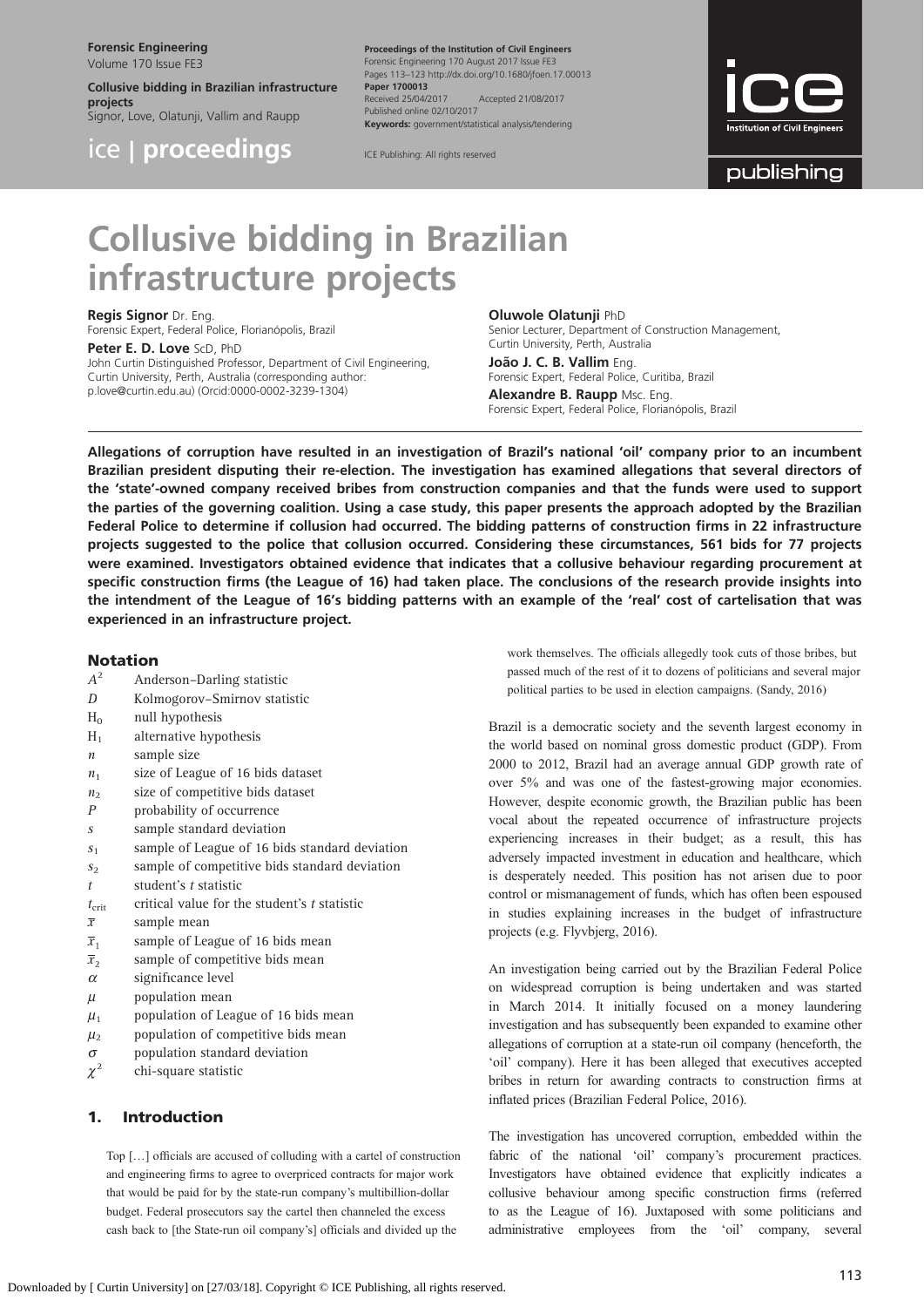construction firms have been involved in the 'overpricing' of infrastructure projects that have been constructed. Up until April 2016, 572 mandates to search and seize documents and assets and 153 conduction and 154 arrest warrants had been deployed by the Brazilian Federal Police Force. According to [Rosas \(2015\)](#page-10-0), the lead federal prosecutor estimated that the damage caused by the perpetrators in this ongoing case will exceed R\$20 billion (approximately US\$9·8 billion). Several court decisions have initially found the defendants guilty, although appeals are now in process and with the courts; case numbers include 508337605.2014.4.04.7000/ PR, 508336051.2014.4.04.7000/PR, 508335189.2014.4.04.7000/PR, 508340118.2014.4.04.7000/PR and 508325829.2014.4.04.7000/PR.

Many of the construction firms and public officials involved in the case have admitted guilt and entered into plea bargains. Brazil's second largest construction firm, for example, agreed to return US\$285 million to the government as result of a co-operation agreement with the Justice Ministry. Executives from this firm have admitted to paying bribes to politicians for contracts with the 'oil' company and other public projects [\(Agencia EFE, 2016\)](#page-9-0). Such projects included soccer stadiums for the 2014 Fédération Internationale de Football Association World Cup, the Angra 3 nuclear power plant and Belo Monte hydroelectric power plant. Construction firms and public officials have begun to assist investigators to uncover how a self-denominated League of 16 cartel wilfully agreed to overprice infrastructure projects. While the Federal Police have believed that this organised criminal behaviour has existed for a significant period of time, prosecution teams have struggled to provide courts with the necessary independent evidence to unearth the existence of overpricing (Signor et al[., 2016a](#page-10-0), [2016b\)](#page-10-0).

Determining the presence of overpricing has been, and still remains, an arduous task for the Federal Police ([Lopes, 2011\)](#page-10-0). However, a way to detect the cartel's existence and their collusive behaviour is to compare their bidding behaviour and outcomes to those of construction firms that have not taken part in the collusion. The literature is replete with research that examines bidding practices and the determination of collusion (e.g. [Brown](#page-9-0) [and Loosemore \(2015\), Chotibhongs and Arditi \(2012\)](#page-9-0), Le [et al](#page-10-0). [\(2014\)](#page-10-0), [Zarkada-Fraser and Skitmore \(2000\)](#page-10-0)). Nonetheless, there is a paucity of real-life cases presented from the experiences obtained from those 'on-the-ground personnel' investigating corrupt practices. Due to the sheer volume of research that has examined corruption in construction, it is beyond the scope and context of the case study presented in this paper to provide a detailed review. However, a detailed review of corruption in construction can be found in the works of Bowen et al[. \(2012\), Brown and Loosemore](#page-9-0) [\(2015\)](#page-9-0), [Ko and Weng \(2011\)](#page-10-0), Le et al[. \(2014\), Sexton \(1989\),](#page-10-0) [Sohail and Cavill \(2008\)](#page-10-0) and Zhang et al[. \(2016\)](#page-10-0).

With this in mind, this paper provides insights into the largest corruption scandal, in dollar terms, ever identified in any democracy. This paper presents the scientific approach used by the Brazilian Federal Police to pinpoint the overpricing behaviour and outcomes of the League of 16 construction firms. The research draws its conclusions by providing insights into the intendment of the League of 16's bidding patterns with an example of the 'real' cost of cartelisation that was experienced and is extrapolated from an infrastructure project. Insights provided in this paper offer a unique opportunity to learn from the experiences of the Brazilian Federal Police in detecting overpricing and collusive behaviour when procuring infrastructure projects.

## 2. Uncovering the national 'oil' company's bidding process

Brazil's national 'oil' company, which is the world's sixth biggest energy firm when their asset values are considered, is involved in the exploration, production, refining and sale of oil, gas and energy and forms the backbone of the Brazilian economy ([Barnato, 2014](#page-9-0)). For decades, the 'oil' company has made a series of major investments in the construction of major petrochemical infrastructure in Brazil.

The 'oil' company starts its bidding processes by defining a project's scope, and then an in-house team prepares an initial estimate of the expected construction costs. Thereafter, bids are administered by the 'oil' company by way of selective tendering; invitations are distributed to selected companies based on previous relationships or based on the capacity of the potential bidder in a particular line of expertise. Furthermore, the 'oil' company's rules often limit invitations to national firms, which reduces the number of bids for a project. A key finding that has emerged from 'Operation Car Wash' is that bidders may be invited for political reasons rather than their technical capability and competence.

The 'oil' company advertises that it does not have an obligation to accept the lowest bids, accepting only those within the range of −15 to +20% relative to their own estimate. Prices above these limits are considered anomalous and excluded from the tender process. In cases where the prices are below the lowest limit, the 'oil' company may request the bidder to ratify its bid and then the company considers whether or not to accept the proposed price. In an event where bidders have identified significant errors in the 'oil' company's estimates, or vice versa, deliberations around the initial estimates may take place.

The Federal Police's forensic experts have revealed that in cases where collusion has been suspected, mostly in large projects (>R\$100 million or approximately US\$49 million), only the League of 16 firms had provided bids. In most of the 22 projects initially examined, it was revealed that 15 had the same pattern of bidding, in which winning bids were very close to or more than 20% above the 'oil' company's in-house estimates and all the others were 'cover bids'. Notably, a detailed examination on the methods used for determining non-competitive bids can be found in the papers of Lai et al[. \(2004\)](#page-10-0) and [Skitmore \(2000\)](#page-10-0). In some instances, there is evidence to suggest that the cartel colluded to offer prices that were significantly higher than the 'oil' company's original estimate. This approach abetted colluders to force upward reviews of the 'oil'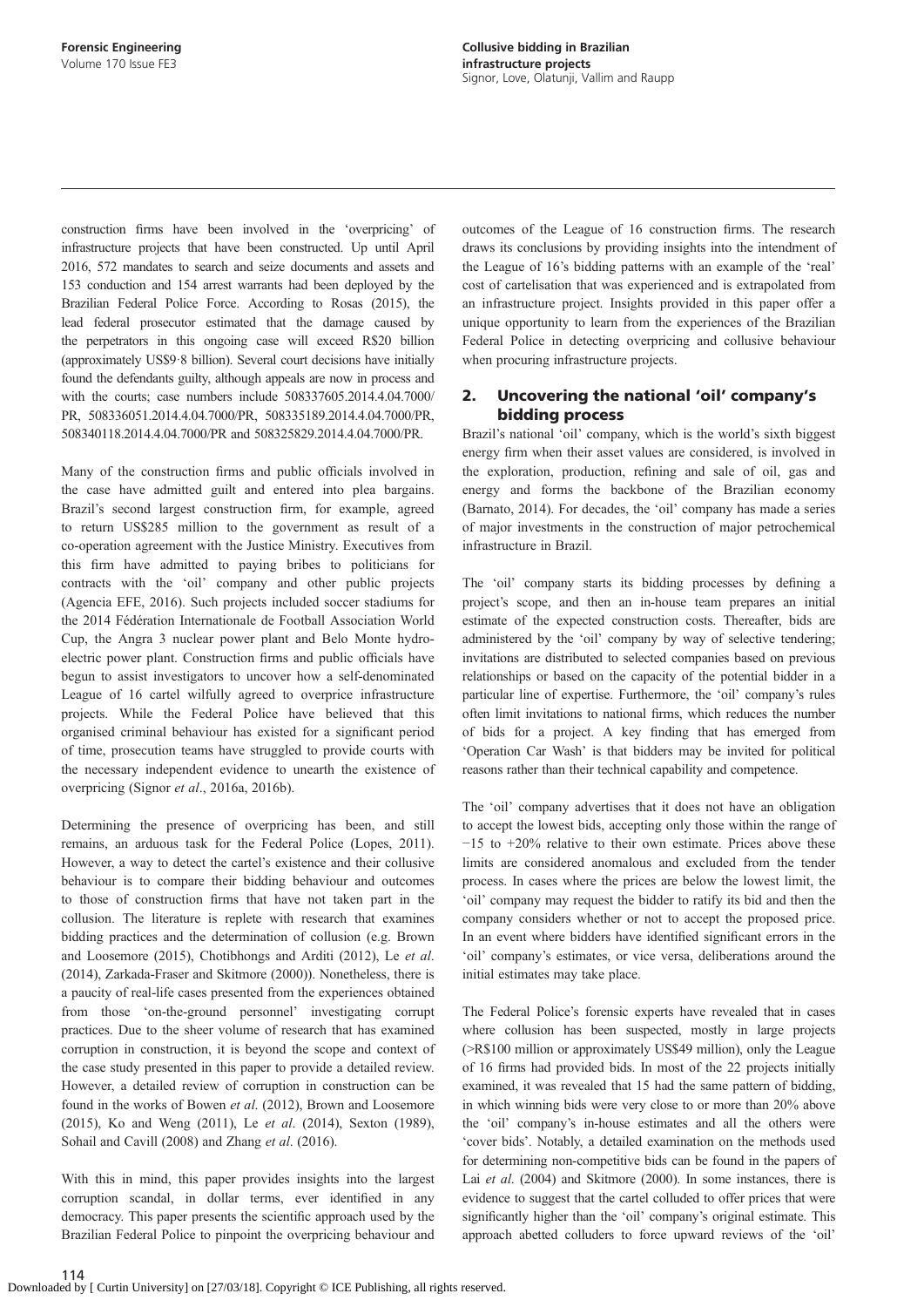<span id="page-2-0"></span>

Figure 1. Bidding distribution exemplar illustrating how collusive bidders forced an upward review of the 'oil' company's in-house estimates

company's estimates such that the bidding process must be repeated. The cycle continued until the cabal's goals were met. Figure 1 exemplifies this modus operandi – derived from a particular project identified by the experts investigating the case.

In this example, it was revealed that the League of 16 had submitted bids that were far above the 'oil' company's estimate. In both the bid and the rebid rounds, the 'oil' company had to review its estimates. After the rebid, this project was directly contracted for R\$1·94 billion (approximately US\$950 million) to consortium 1.

## 3. Determining collusion: the Organisation for Economic Co-operation and Development indicators

Federal Police forensic investigators have observed that a representative part of the 'oil' company's bids were considerably high when compared to others. This initial observation meets one of the parameters set by the Organisation for Economic Co-operation and Development ([OECD, 2009:](#page-10-0) p. 1) in analysing cases where collusion has been suspected

Bid rigging (or collusive tendering) occurs when businesses, that would otherwise be expected to compete, secretly conspire to raise prices or lower the quality of goods or services for purchasers who wish to acquire products or services through a bidding process. Public and private organizations often rely upon a competitive bidding process to achieve better value for money. Low prices and/or better products are desirable because they result in resources either being saved or freed up for use on other goods and services. The competitive process can achieve lower prices or better quality and innovation only when companies genuinely compete (i.e., set their terms and conditions honestly and independently). Bid rigging can be particularly harmful if it affects public procurement. Such conspiracies take resources from purchasers and taxpayers, diminish public confidence in the competitive process, and undermine the benefits of a competitive marketplace.

According to the [OECD \(2009:](#page-10-0) p. 2), collusion often occurs when a stable market that has limited or no new entrants is dominated by only a few players, and when major industry associations are misused. Moreover, the OECD underlines repetitive bidding as an incentive for collusion, as well as when products and services are identical, when there are few if any substitutes and when little or no technological change is verified for the product or service. In the present case involving the League of 16 construction firms, it appears the OECD indicators of collusion became present. All the suspected bids received involved a small number of bidders; possible competitors were prevented by strategic requirements and qualifications that favoured only the League of 16. In addition, investigators found that all the suspected perpetrators provided similar types of service and there was a paucity of alternatives provided.

According to the [OECD \(2009\)](#page-10-0), collusion may also occur when competitors are prone to collaborate and present joint proposals (e.g. in a consortium), even though each organisation may individually have the capacity to deliver the outcomes that are required satisfactorily. Furthermore, other indicators of collusion that have been identified include ([OECD, 2009](#page-10-0))

- the submission of identical tenders or the prices submitted by bidders increase in regular increments
- a tenderer manifests irregular pricing pattern for example, proposes rates that are significantly different for the same items, in identical or similar projects
- the same forms of collusion (e.g. bid rotation, bid suppression, cover pricing and market allocation) are perpetrated around the same clients or project types.

As part of their ongoing investigation, investigators have found that these attributes were present in several tenders of the 'oil' company's processes. In all cases examined, the same set of bidders' proposals was found to be akin in nature (i.e. all were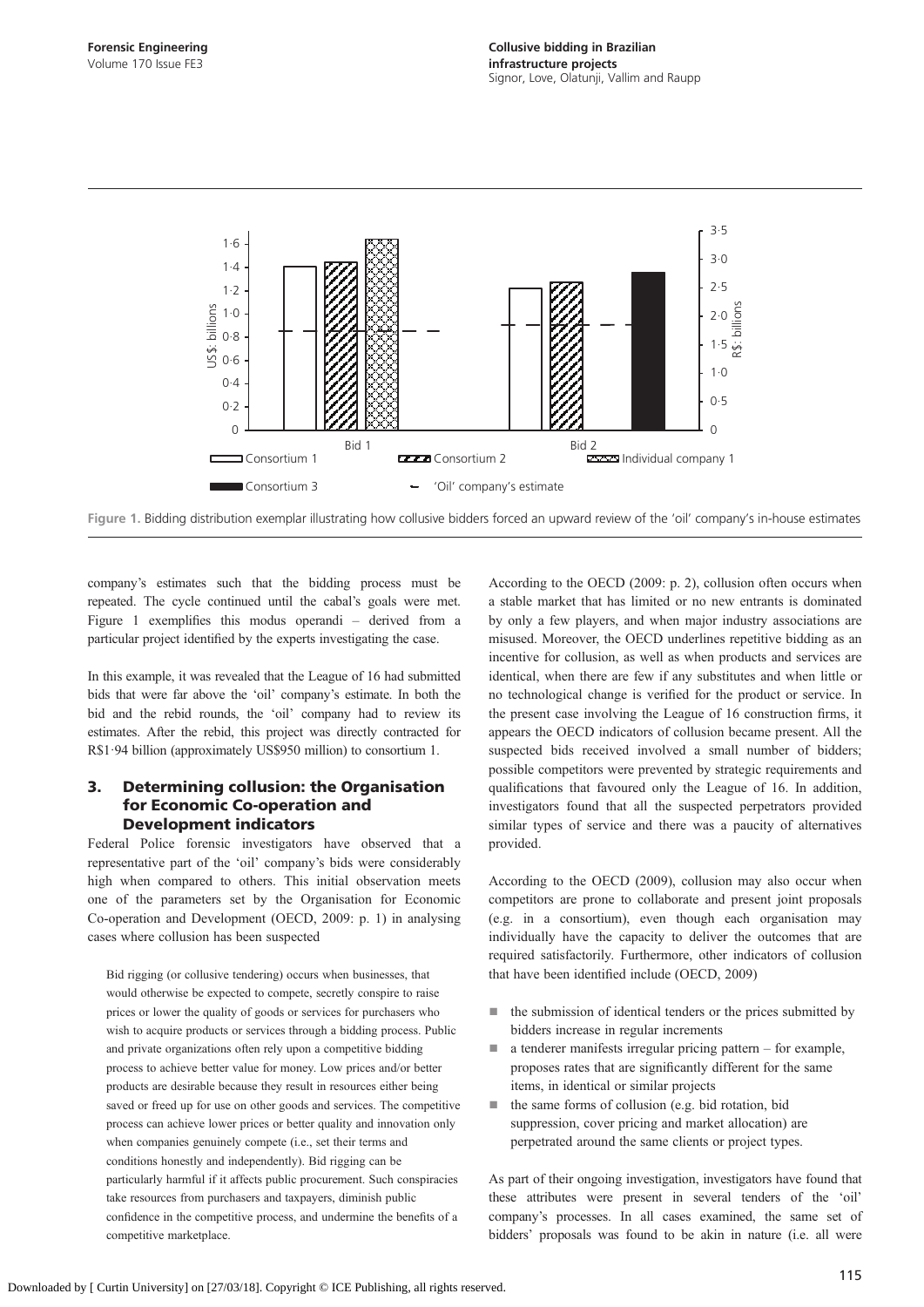significantly higher than the estimated market value). Evidence that had also been accumulated indicated that a consortium had been formed, which comprised the country's largest construction/ engineering firms that were capable of submitting independent proposals. In addition, the winning bids (from the League of 16 cartel) were significantly higher than tenders submitted by the same bidders in unfettered bids, either as a consortium or individually. Moreover, evidence has revealed that there had been a proclivity for losing tenders to have been submitted as 'cover' prices. For these reasons, the investigators have concluded that in accordance with the OECD's indicators, collusion had taken place with the 'oil' company and the member construction firms of the League of 16.

While the investigators deemed that collusion had arisen, the evidence was merely circumstantial; to obtain a conviction, courts require an explicit and convincing burden of persuasion beyond the level of preponderance. Furthermore, the evidence that had been obtained in the investigation did not provide an indication of the probable losses to the 'oil' company and the state of Brazil. According to the [OECD \(2002:](#page-10-0) p. 1)

It is not easy to quantify these effects, however. It would require comparison of the actual market situation under the cartel to that which would exist in a hypothetical competitive market. Competition officials usually do not undertake to make such a calculation, both because it is difficult to do and because their laws usually do not require it. When an estimate of harm is necessary, however, most officials employ a proxy, which is the unlawful gain accruing to the cartel members from their activity. In its simplest form, this estimation is the product of the cartel 'mark-up' above the competitive price and the commerce affected (in units) by the cartel agreement. Even this calculation can be difficult, as it requires an assessment both of the amount of 'affected commerce' and of what the 'competitive' price would have been absent the agreement.

## 4. Cost of collusion in infrastructure procurement

Collusion within the construction industry is a global and ubiquitous problem (e.g. [Brown and Loosemore \(2015\),](#page-9-0) [Chotibhongs and Arditi \(2012\)](#page-9-0), [Dorée \(2004\),](#page-9-0) Lai et al[. \(2004\),](#page-10-0) Le et al[. \(2014\)\)](#page-10-0). For example, the Competition Commission in Hong Kong has suspected that bid rigging has been rife within the residential renovation and maintenance market for many years, but they have had no proof such activities have been taking place [\(Yau, 2016\)](#page-10-0). Being able to prove collusive bidding has become a pervasive problem for governments and their respective legal jurisdictions worldwide.

In 2001, however, the Netherlands uncovered a cartel that existed within its public procurement system. According to [Priemus](#page-10-0) [\(2004\)](#page-10-0), the arranged sharing of markets by the building companies, using concealed competitive tendering, appeared to be a norm. Furthermore, [Dorée \(2004](#page-9-0): p. 148) suggested that the group of contractors made no attempt to deny the reality of the cartels and bid rigging that had occurred. Thus, seen as systemic issues, a parliamentary committee was formed to investigate the issues and to recommend solutions. The committee found an average difference of 8·8% between cartelised and non-cartelised tenders. The recommendation provided by the committee was that all cartelised contracts that had been concluded were required to pay back monies received above the average to the State Treasury ([Tweede Kamer der Staten-Generaal, 2003\)](#page-10-0).

In Australia, for example, an investigation by [Phillips \(2006](#page-10-0): p. 1) for the Australian Institute of Public Affairs indicated

[...] contractual arrangements put in place by the Government of Victoria inflated the cost of the Games Village construction by 34 per cent as a result of industrial arrangements with construction unions. In other words, if the Games Village had been built using normal housing contractors, the evidence indicates that the cost of the Games Village would have been 34 per cent less than the actual cost paid for by the taxpayers of Victoria. The extra cost was around \$50 million on the \$144 million project.

The US Sentencing Commission [\(USSC, 2015:](#page-10-0) p. 310) had also a similar issue and stated

[...] there is near universal agreement that restrictive agreements among competitors, such as horizontal price-fixing (including bid-rigging) and horizontal market allocation, can cause serious economic harm.

The agreements among competitors […] are almost invariably covert conspiracies that are intended to, and serve no purpose other than to, restrict output and raise prices, and that are so plainly anticompetitive that they have been recognized as illegal per se, i.e., without any inquiry in individual cases as to their actual competitive effect.

The difficulties involved in calculating the 'economic harm' of collusion have been recognised by the [USSC \(2015:](#page-10-0) p. 310), which adopts the following simple guideline

The fine for an organization is determined by applying Chapter Eight (Sentencing of Organizations). In selecting a fine for an organization within the guideline fine range, the court should consider both the gain to the organization from the offense and the loss caused by the organization. It is estimated that the average gain from price-fixing is 10 percent of the selling price. The loss from price-fixing exceeds the gain because, among other things, injury is inflicted upon consumers who are unable or for other reasons do not buy the product at the higher prices. Because the loss from price-fixing exceeds the gain, subsection  $(d)(1)$  provides that 20 percent of the volume of affected commerce is to be used in lieu of the pecuniary loss under §8C2.4(a) (3). The purpose for specifying a percent of the volume of commerce is to avoid the time and expense that would be required for the court to determine the actual gain or loss.

## 5. Forensic investigators' analysis of collusion scenarios

Ongoing investigations have uncovered a network of corruption practices. Among them there were cases related to the Brazilian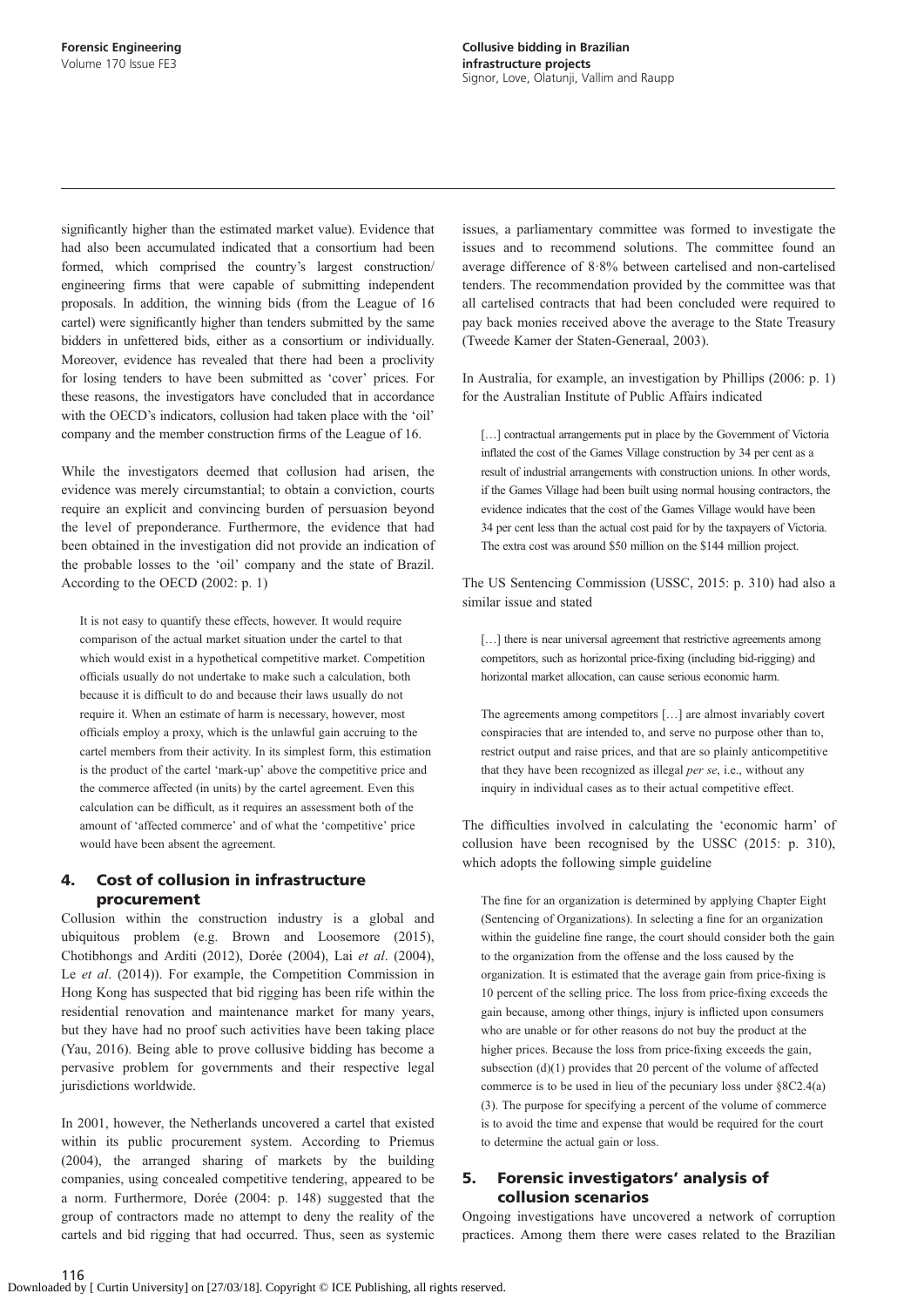<span id="page-4-0"></span>'oil' company, which was the object of a series of plea bargains. As the tender patterns of the League of 16 construction firms were consistent with one another, in most of the cases recorded by the 'oil' company, this provided the grounds for the Federal Police to become suspicious that collusion had taken place. Investigators, however, needed to prove that the bids were indeed collusive and not independent. Consequently, the suspected tender processes were tested statistically by comparing their bid patterns against those that were not under suspicion for similar projects undertaken by the 'oil' company.

The comparison was based on the assumption that in a 'healthy' competitive environment, where competitors have no knowledge of each other's bids and will not match prices, bid behaviour is consistently random. In this instance, independent bids would randomly differ from each other and with the 'oil' company's estimate. However, in the bid pattern involving the cartel, a particular group of bidders had their prices pre-arranged in a consistent pattern, suggestive of collusion. The first burden of proof, therefore, is whether the bids of the League of 16 construction firms (individually or in consortium) are different in their pattern from others'. The pattern being investigated is whether the suspected colluders had repeatedly worked together to influence increases in tender prices artificially. To test whether the successful bidding processes were different from the others, a total of 77 recent projects undertaken by the 'oil' company were randomly selected using the following criteria

 $b$ idding must be under competitive conditions – negotiated tenders were excluded

- projects must be large (>R\$100 million (approximately US \$49 million))
- a minimum of three valid bids must have been received in the course of competition.

The collated data from the 'oil' company were separated into two groups.

- There exists at least one bid from a company that was neither a part nor in partnership with any of the League of 16 construction companies. A total of 55 projects were collated in this category.
- Only the League of 16 companies had bid either independently or in partnership with other companies. Data from a total of 22 projects were obtained.

Extracts of these data are presented in Tables 1 and [2;](#page-5-0) for the purpose of brevity, the raw data are partially presented in the tables. The following were considered regarding the bid data presented in Tables 1 and [2](#page-5-0).

- Bid values always referred to the initial bid provided by each construction firm (second and third bids were not considered as it was assumed that competitors were aware of the 'oil' company's estimate).
- The values of the 'oil' company's estimate (last line of each process) were always considered to be the most up-to-date estimates. If the 'oil' company, however, incurred an error and subsequently recognised and 'corrected' the estimate, then this figure was used to assess bids. Note that bidders within a

| Projects       | <b>Bids</b>    | <b>Competitors</b>                | <b>Bid value: R\$</b> | Difference: %  |
|----------------|----------------|-----------------------------------|-----------------------|----------------|
|                |                | Company AC                        | 93 354 790 62         | $-11$          |
|                | 2              | Company AP                        | 104 231 102 75        | $\overline{0}$ |
|                | 3              | Company AJ                        | 112 493 190 56        | $\overline{7}$ |
|                | $\overline{4}$ | Company AK                        | 115 507 668 06        | 10             |
|                |                | 'Oil' company's estimate          | 104 705 330 31        |                |
| $\overline{2}$ | 5              | Company L                         | 123 112 669 47        | 11             |
|                | 6              | Company AU                        | 132 098 400 00        | 19             |
|                | 7              | Company BJ                        | 135 174 850 49        | 21             |
|                | 8              | Company BC                        | 159 000 811 47        | 43             |
|                | 9              | Company AC                        | 179 604 787 87        | 61             |
|                | 10             | Company AD                        | 185 474 123 61        | 67             |
|                |                | 'Oil' company's estimate          | 111 336 553 50        |                |
| $3 - 54$       | $11 - 466$     |                                   |                       |                |
| 55             | 467            | Consortium (companies P, F and G) | 1348 510 628 00       | $-2$           |
|                | 468            | Company I                         | 1398 522 046.09       |                |
|                | 469            | Company K                         | 1434374605.26         | 4              |
|                | 470            | Company H                         | 1436 263 727 44       | $\overline{4}$ |
|                | 471            | Consortium (companies AC and BA)  | 1443 259 677 76       | 5              |
|                | 472            | Company C                         | 1480 622 997 32       | 7              |
|                | 473            | Company D                         | 148492533404          | 8              |
|                | 474            | Consortium (companies O and N)    | 149033078600          | 8              |
|                | 475            | Company CX                        | 153053622803          | 11             |
|                | 476            | Company B                         | 1677065327.49         | 22             |
|                |                | 'Oil' company's estimate          | 137908385309          |                |

Table 1. Data from the competitive bidding environment ( $n = 55$ )

Average exchange rate: R\$1 = US\$0·49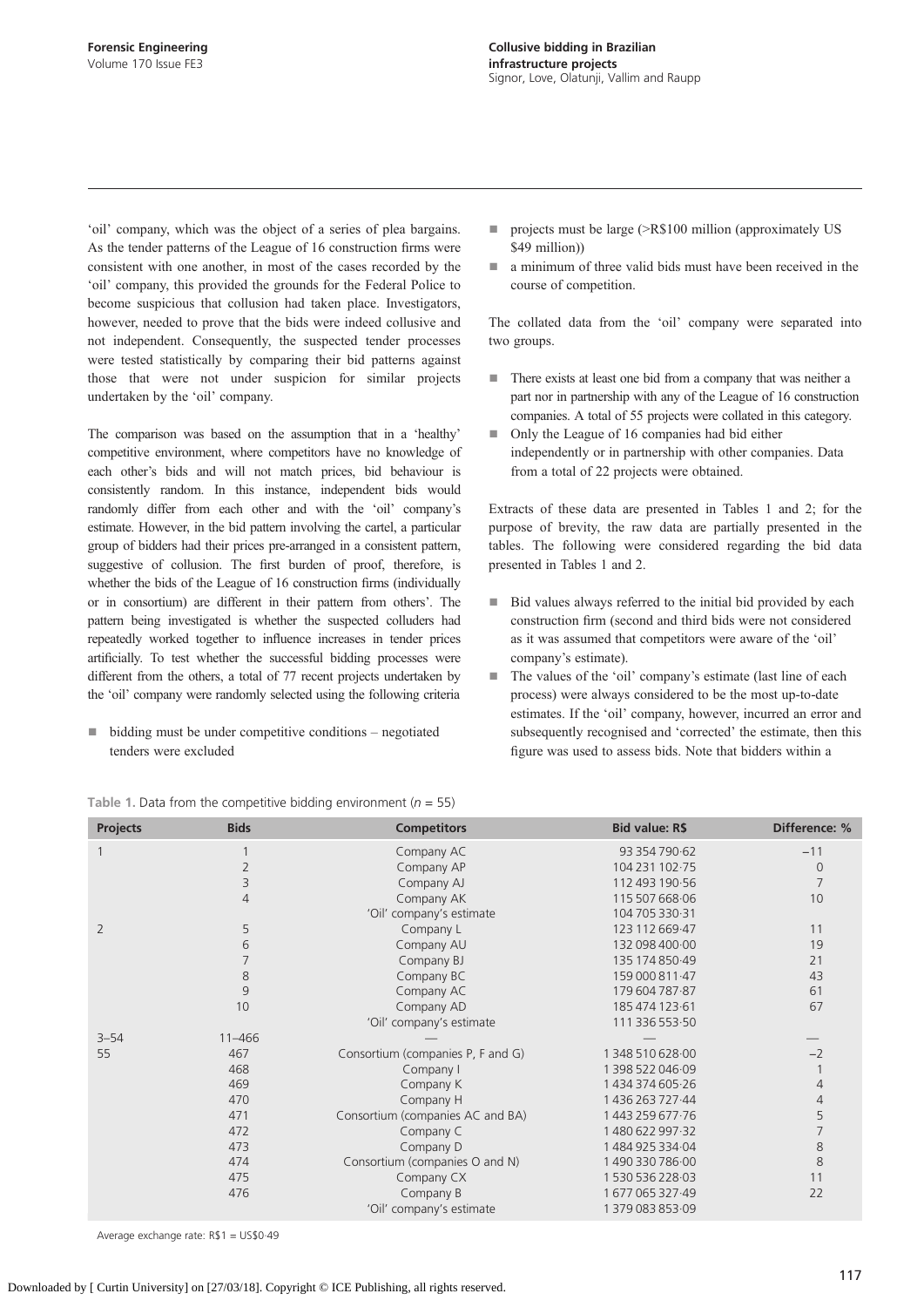| <b>Projects</b> | <b>Bid</b>     | <b>Competitors</b>              | <b>Bid value: R\$</b> | Difference: % |
|-----------------|----------------|---------------------------------|-----------------------|---------------|
|                 |                | Consortium (companies O and N)  | 193 288 022 89        | 30            |
|                 | $\overline{2}$ | Company E                       | 229 849 758 60        | 55            |
|                 | 3              | Company D                       | 211 145 000 00        | 42            |
|                 | 4              | Company F                       | 237 243 062 0         | 60            |
|                 |                | 'Oil' company's estimate        | 148 352 966 90        |               |
|                 | 5              | Company I                       | 182 376 337 63        | 14            |
|                 | 6              | Company N                       | 207 407 097 - 77      | 30            |
|                 |                | Company C                       | 210 341 768 06        | 32            |
|                 | 8              | Company E                       | 216 625 056 87        | 36            |
|                 |                | 'Oil' company's estimate        | 159 652 431 74        |               |
| $3 - 21$        | 9 to 81        |                                 |                       |               |
| 22              | 82             | Consortium (companies A and AI) | 593754475880          | 106           |
|                 | 83             | Consortium (companies C and J)  | 640000000000          | 123           |
|                 | 84             | Company E                       | 670000000000          | 133           |
|                 | 85             | Consortium (companies I and K)  | 680000000000          | 136           |
|                 |                | 'Oil' company's estimate        | 2876069382.78         |               |

#### <span id="page-5-0"></span>Table 2. Data from League of 16's bids ( $n = 22$ )

Average exchange rate: R\$1 = US\$0·49

healthy competitive environment should not have prior knowledge of the 'oil' company's estimate and therefore any revision to it should not be influenced by the value of bids that had been submitted for consideration.

#### 5.1 Analysis of the unfettered competitive bids

The descriptive patterns of the bids that were examined are presented in [Table 1.](#page-4-0) This involved 476 samples from 55 projects in which competitors ranged from three to 21. As projects varied in their size, cost and location and were undertaken at different periods in time, the analysis focused on creating a set of parameters that could facilitate an objective comparison to be undertaken. In particular, the investigators compared the relative difference between the tender prices of the bidders' proposals and the 'oil' company's estimates. The statistical analysis was started by searching for anomalous bids (i.e. outliers). In doing so, it was considered that if a healthy competitive environment existed, then unbiased bids would be randomly dispersed, with some competitors providing bids above the 'oil' company's estimate and others bidding below this amount, as shown in Figure 2.

In a healthy competitive bidding environment, anomalous bids referred to as 'dives' can be observed. Such bids are driven by bidders who offer tender prices that are extremely low ([Priemus,](#page-10-0) [2004](#page-10-0)). Here contractors may intentionally misrepresent the true costs of line items or involuntary errors. In an event that a diving bid has occurred, the bidder is at the risk of incurring financial losses, and thus, this could derail the 'oil' company's commitment and anticipated outcomes for a project. More importantly, the 'oil' company's procurement policies and Brazilian laws do not accept extremely low bids as viable proposals. Bearing this in mind, such bids were removed from the data set, as exemplified by bid number 5 in Figure 2.

Within the healthy competitive bidding environment, it was observed that many bids were considerably higher than the 'oil'

company's initial estimate (bids 4 and 10 in Figure 2 are examples). Such excessive bids can be driven by bidders' quotation errors. In addition, preparing a bid for the sampled projects would have been a considerable task considering their size and complexity (i.e.  $\geq$ R\$100 million (approximately US\$49) million)) and therefore risk would have been accordingly priced in their offer.

When difficult bids were encountered, perhaps due to project uncertainty (e.g. aleatoric and epistemic), inexperience or even having limited interest in being awarded a contract, bidders increased their prices by adopting a 'betting bias' attitude to maximise their ability to acquire a gain and minimise their potential loss ([Van Der](#page-10-0) [Meulen and Money, 1984](#page-10-0)). The 'oil' company and the Brazilian legal fraternity have recognised this problem and parameters were adopted to avoid abnormally high bids by eschewing them as being acceptable prices. Adopting the same criteria used for the diving proposals, the high outliers were also excluded from the sample.



Figure 2. Example of dispersion of bids around the 'oil' company's estimate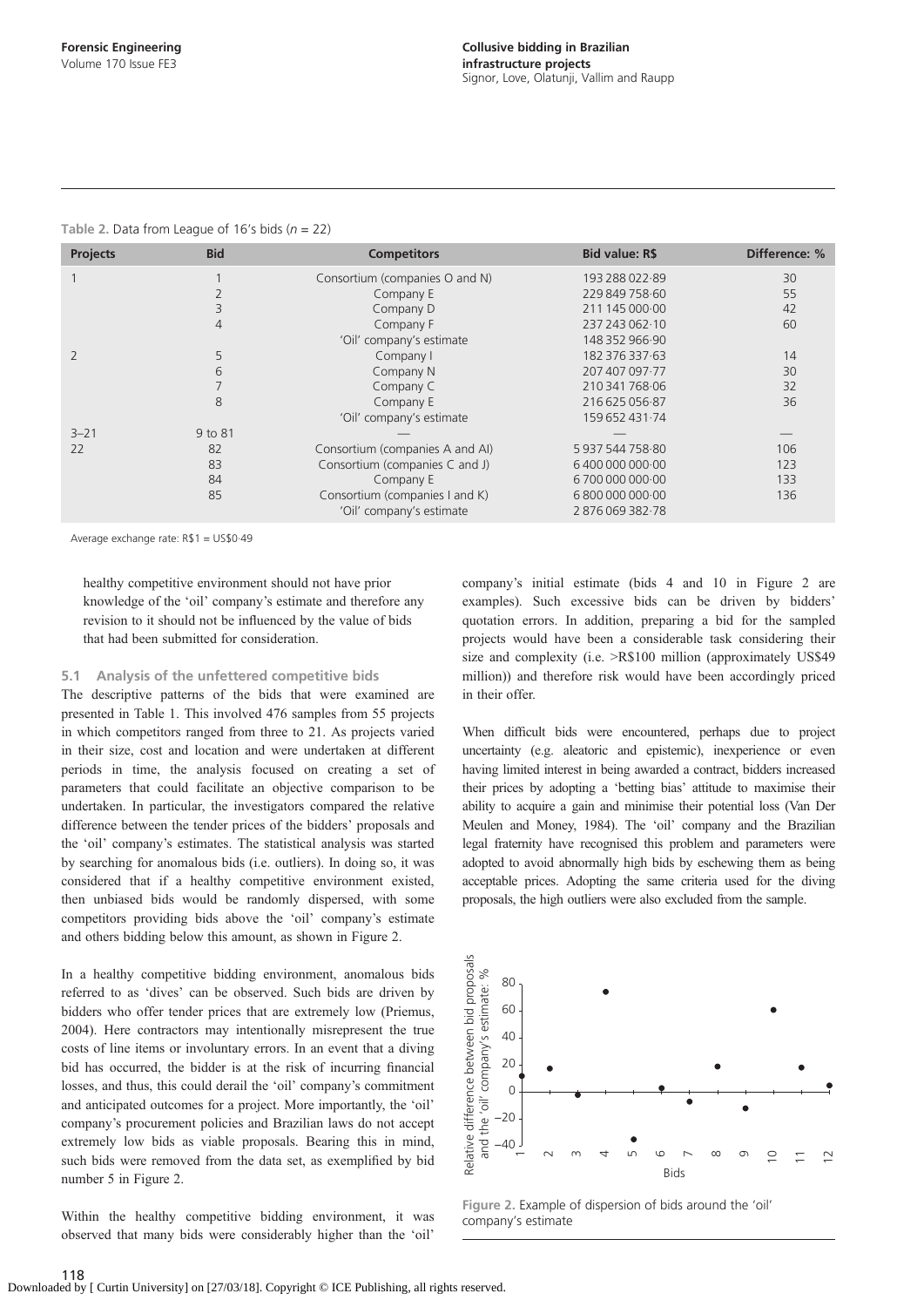<span id="page-6-0"></span>The 'oil' company was supposed to eliminate all bids that were outside the range of  $-15$  to  $+20\%$  around its estimate; yet hindsight reveals that this practice was 'knowingly' overlooked. In examining bids, the investigators therefore applied statistical criteria to determine their admissibility in accordance with the methods proposed by [Grubbs \(1969\).](#page-10-0) The results of applying Grubbs's methods demonstrated, at a significance level of 5% (one-tailed), that 14 bids were identified as being outliers as they abnormally differed from other bids that formed part of the tendering process. These samples were therefore excluded from the data set. The remaining 462 bids were sorted by how much they deviated from the 'oil' company's estimate (Figure 3).

After the initial purge of the outliers, there remained cases that abnormally differed from the others (Figure 3). As a result, additional statistical analysis was performed on the grouped data, by using the analysis of outliers in the remaining data set, which has been advocated by [Grubbs \(1969\).](#page-10-0) It was found that two (in the lower tail) and 21 (in the upper tail) bids may also be considered outliers. Thus, they were also excluded from the data set, which resulted in 439 bids being considered valid.









Adopting this sanitised data set, the investigators applied the procedure propagated by [Love and Sing \(2013\)](#page-10-0) and [Love](#page-10-0) et al. [\(2013\)](#page-10-0) to determine the empirical probability distributions that best describe the data. Using EasyFit software, the 'best-fit' probability distributions were determined by determining their 'goodness of fit', which measures the compatibility of a random sample with a theoretical probability distribution. Tests for following three statistics were undertaken: (a) Kolmogorov–Smirnov (D) statistic, (b) Anderson–Darling statistic ( $A^2$ ) and (c) chi-square statistic ( $\chi^2$ ). A description of these statistical tests used to determine a best-fit probability distribution can be found in the paper by [Love](#page-10-0) et al. [\(2013\).](#page-10-0) Figure 4 presents the histogram of the data and the normal (also referred to as a Gaussian) distribution that can be considered appropriate.

When a 5% significance level is considered, the suitability of the normal distribution cannot be rejected; this is a simple and wellknown form of distribution. Based on this finding and its general familiarity, it was chosen as the distribution to represent the data set best. Thus, it can be assumed that the general behaviour of the unfettered competitive bids derived from the 'oil' company can be represented by a normal distribution with parameters  $\bar{x} = 0.082$ and  $s = 0.192$ . Table 3 presents the chosen distributions, their parameters and the values of the goodness-of-fit calculations for all tests performed in this paper.

Figure 4 indicates that bids are distributed around the 'oil' company's estimates, with positive and negative deviations, which are balanced and fitted to the normal distribution (as expected from random errors). The 'oil' company's initial estimates provide robust benchmarks for undertaking a comparison with bids submitted under a competitive and anticompetitive tendering environment. Moreover, the average of all bids was 8% above the 'oil' company's initial estimations; they are therefore deemed to be a reliable estimate of the work that was required to be undertaken.

#### 5.2 Analysis of the League of 16 bids

The process of examining the healthy competitive bidding environment was replicated with the same considerations for the League of 16 to examine their bidding behaviour [\(Table 2\)](#page-5-0). The analysis for the isolated processes indicated that only one case

#### Table 3. Goodness-of-fit tests for bids

| Data set                  | <b>Distribution and</b><br>parameters                | Goodness<br>of fit                                    |
|---------------------------|------------------------------------------------------|-------------------------------------------------------|
| Unfettered bids           | Normal ( $\overline{x} = 0.08238$ ;<br>$s = 0.19245$ | $D = 0.03833$<br>$A^2 = 0.81719$<br>$\chi^2 = 7.0404$ |
| League of 16 bids         | Normal $(\overline{x} = 0.35716)$<br>$s = 0.23162$   | $D = 0.09956$<br>$A^2 = 0.5879$<br>$\chi^2 = 8.6237$  |
| Unfettered<br>winner bids | Normal $(\overline{x} = -0.10527)$<br>$s = 0.13826$  | $D = 0.06862$<br>$A^2 = 0.27596$<br>$x^2 = 3.2239$    |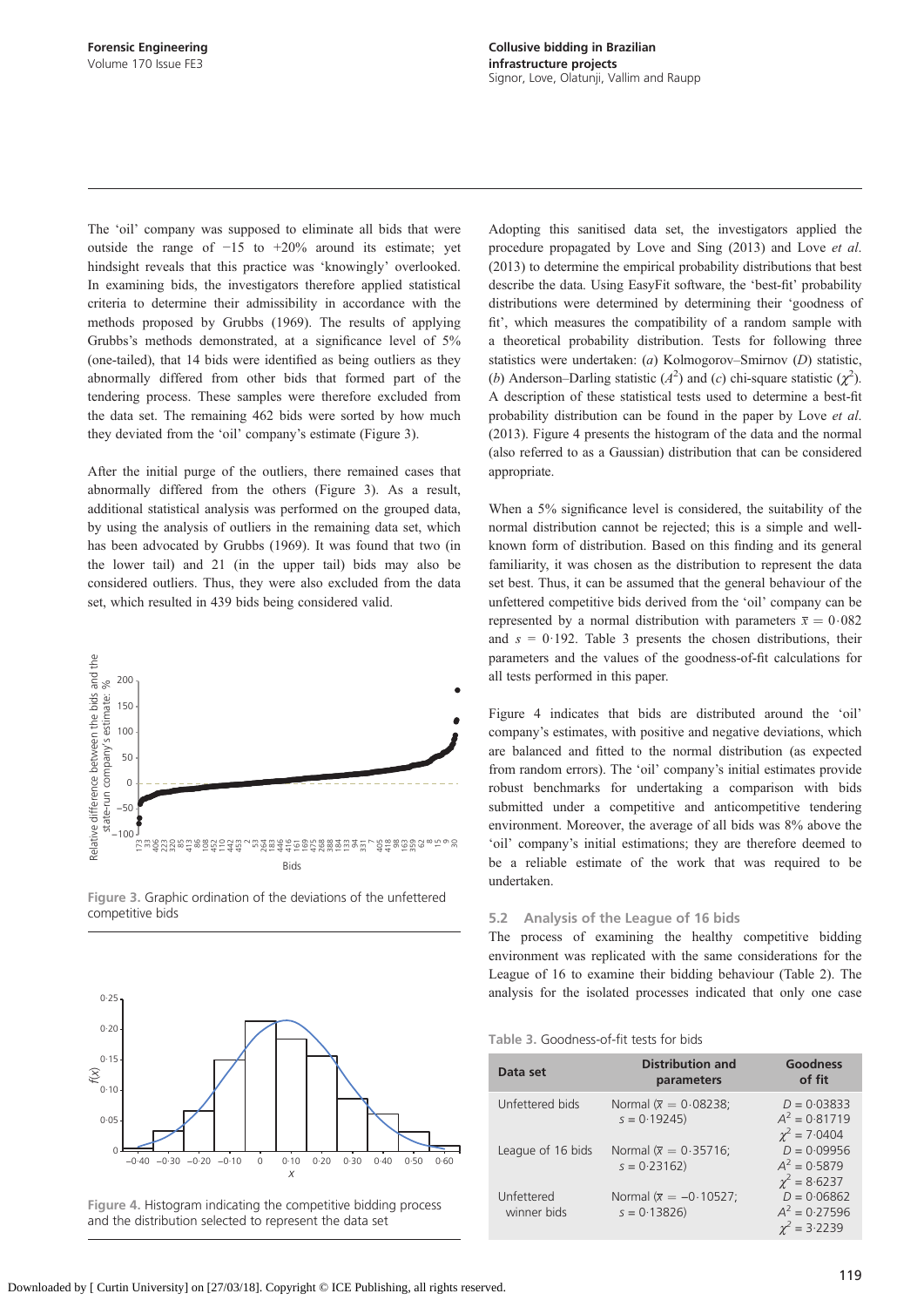was an outlier. In addition, the grouped data analysis revealed that eleven bids (in the upper tail) were outliers and should be removed from the data set, which resulted in 73 valid bids (Figure 5). Once the outliers were removed from the data set, the procedure for determining the best-fit distribution was repeated. Again, the normal distribution was identified as appropriate to describe the data (Figure 6).

At 5% significance level, the D,  $A^2$  and  $\chi^2$  values indicate that the normal distribution could not be rejected and was a suitable fit. The statistical analysis of the bids received is presented in [Table 3.](#page-6-0) The bid deviations for the League of 16 compared to the 'oil' company's estimates are normally distributed with parameters  $\bar{x} = 0.357$  and  $s = 0.232$  with the mean value of those from the League of 16 further from the 'oil' company's initial reference by approximately 36%.

### 5.3 Comparison between the unfettered competitive and the League of 16 bids

After identifying the expected bid behaviour for 'extensive competition' and the bidding restricted to the League of 16, the investigators tested the hypothesis that these two bidding groups were different – that is, the behaviour of one group statistically



Figure 5. Graphic ordination of the deviations of the League of 16 bids





differed from that of the other. This fundamental fact needed to be established to support the conclusion that the bids restricted to the League of 16 were cartelised and had been used to increase the price of the oil projects artificially; this would confirm the content of the widely publicised plea bargains that were being encountered.

The most common statistical test used to solve the presented problem is a two-sample location test, which is referred to as Student's t-test. This statistical test can provide a confident answer about the equality of the samples. Thus, a  $t$ -test was used to compare the two means of the samples so as to determine whether the data sets examined are from the same population or not (the requirements for independence of the samples, their randomness and normality were met). Thus

1. 
$$
H_0
$$
:  $\mu_1 = \mu_2$ 

2. 
$$
H_1
$$
:  $\mu_1 \neq \mu_2$ 

$$
t = \frac{(\overline{x}_1 - \overline{x}_2)}{\sqrt{s_1^2/n_1 + s_2^2/n_2}} = \frac{(0.357 - 0.0824)}{\sqrt{0.232^2/73 + 0.192^2/439}}
$$
  
3. = 9.60

4. 
$$
t_{\text{crit}}(\alpha = 0.05; 72) \approx 2.00
$$

As  $t > t_{\text{crit}}$ , there was sufficient evidence to reject the null hypothesis (the equality of the means). This test points to the conclusion that the behaviour of the bids restricted to the League of 16 was significantly different from the extensive competition bidding practice and thus does not represent the same phenomenon. This statistical evidence, combined with other features already described for the bids restricted to the League of 16, led the investigators to conclude that a cartel was in operation. After identifying the expected behaviour of the healthy competitive bidding environment, the investigators were able to determine the likelihood of bids prepared by the League of 16. The mean and standard deviation obtained from the normal distribution from the healthy bidding sample of construction firms were used by the investigators to calculate the probability of occurrence of each bid restricted to the League of 16. This probability reflects the deviation of proposals from the 'oil' company's estimate – that is, exorbitant prices would have been unlikely. This calculation was made for the same example shown in [Figure 1.](#page-2-0) The results obtained and presented in [Table 4](#page-8-0) indicate that the bids submitted had a minimum probability of occurrence.

Considering the analysis that has been presented, the investigators concluded that the bids presented in [Table 4](#page-8-0), for example, were concerted. Thus, there is almost a zero combined probability of occurrence  $P(A \cup B \cup C)$  that this set of proposals presented by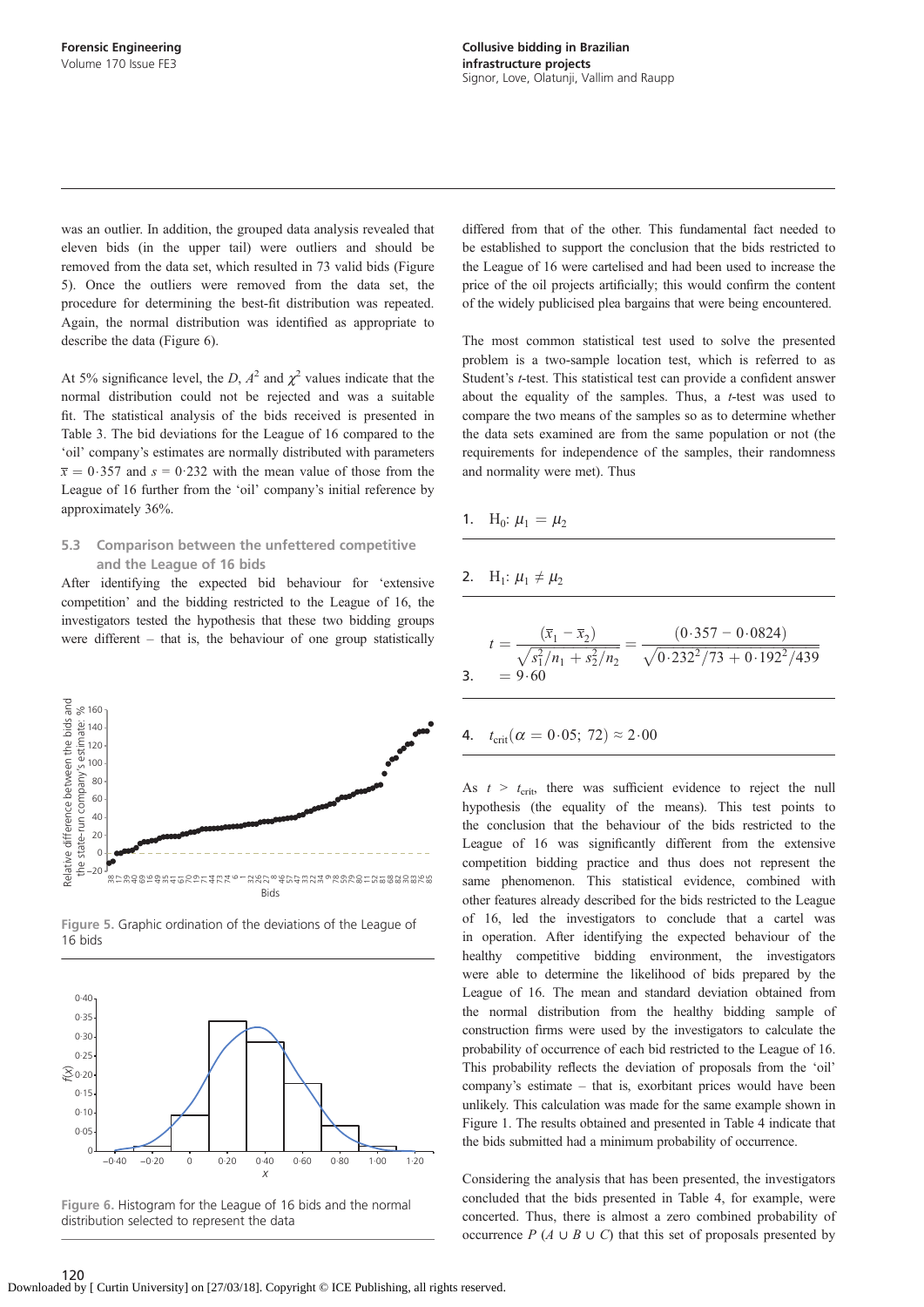| <b>Proponents</b>                 | Value of bid: R\$               | Difference between bid and state-run<br>company's estimate: % | <b>Probability of</b><br>occurrence: % |
|-----------------------------------|---------------------------------|---------------------------------------------------------------|----------------------------------------|
| Consortium (companies H and B)    | 2878046400.00                   | 71.3                                                          | 0.05                                   |
| Consortium (companies C, I and D) | 2951609120.99                   | 75.7                                                          | 0.02                                   |
| Company K                         | 3 3 5 6 4 6 1 1 4 0 $\cdot$ 7 9 | 99.8                                                          | 0.00                                   |
| 'Oil' company's estimate          | 167982271185                    |                                                               |                                        |

<span id="page-8-0"></span>Table 4. Probability of bid occurrence

Average exchange rate: R\$1 = US\$0·49

the bidders has not resulted from deliberate co-operation between the bidders.

## 6. Estimating the direct economic harm of collusion

After proving the existence of the League of 16 cartel, the investigators aimed to estimate the value of the direct economic harm that the 'oil' company had suffered as a result of the lack of competitiveness that had taken place. In doing this, the experiences reported in Australia, the Netherlands and the USA were considered, which have suggested that comparative models are most suitable for estimating losses that can arise from the concerted action of cartels and monopolies.

To estimate the direct harm, the collusive prices of similar projects that had not been suspected of irregularities were compared with one another. This method is akin to that proposed by the [European Commission \(2013\)](#page-9-0), as it aims to compare the price expectations in a competitive scenario with the prices observed in an anticompetitive scenario. A way to determine the reference scenario is to undertake a simple direct comparison [\(European Commission, 2013](#page-9-0)).

In this specific case, it was observed that the 'oil' company's bidding processes were best suited for direct comparison, since concerted and competitive bids occurred concomitantly; essentially, the bidding processes were homogenous in nature. The introduction of new variables was not necessary as they may have been subjected to bias and may not necessarily provide an adequate explanation about the extent of the damage that the cartel has inflicted on the public sector.

A probabilistic model was created to represent the 'noninfringement scenario', which also served as a point of reference. The probabilistic model considers only the winning bids from

Table 5. Data from the winning bids from the competitive bidding environment ( $n = 55$ )

| <b>Process Bid</b>       | <b>Winning contractor</b>                        | Difference between<br>bid and estimation: % |
|--------------------------|--------------------------------------------------|---------------------------------------------|
|                          | 1 Company AC                                     | $-11$                                       |
| $\overline{\phantom{0}}$ | 5 Company L                                      | 11                                          |
| $3 - 54$                 |                                                  |                                             |
| 55                       | 467 Consortium (companies<br>$P$ , $F$ and $G$ ) | $-2$                                        |

each unfettered process. Notably, all the bids of the unfettered processes are important for describing the behaviour of healthy competition, but only the winning bids are important to evaluate the direct harm imposed by the collusive contractors. Hence, the procedures associated with the probabilistic analysis for the healthy processes were repeated, with only the winning proposals considered appropriate (excluding the outliers). Table 5 considers the 'statistical winner', which means that if some bid in the lower tail was excluded by the 'oil' company under their internal criterion (which is not a scientific approach) but was not considered an outlier according the statistical tests, it was considered as the preferred winning bid paper. Figure 7 denotes the distribution of bids sorted by those who deviated from the 'oil' company's estimates.



Figure 7. Graphic ordering of the deviations of the winning bids for unfettered processes



Figure 8. Histogram of the winning bids for the unfettered processes and the adopted normal distribution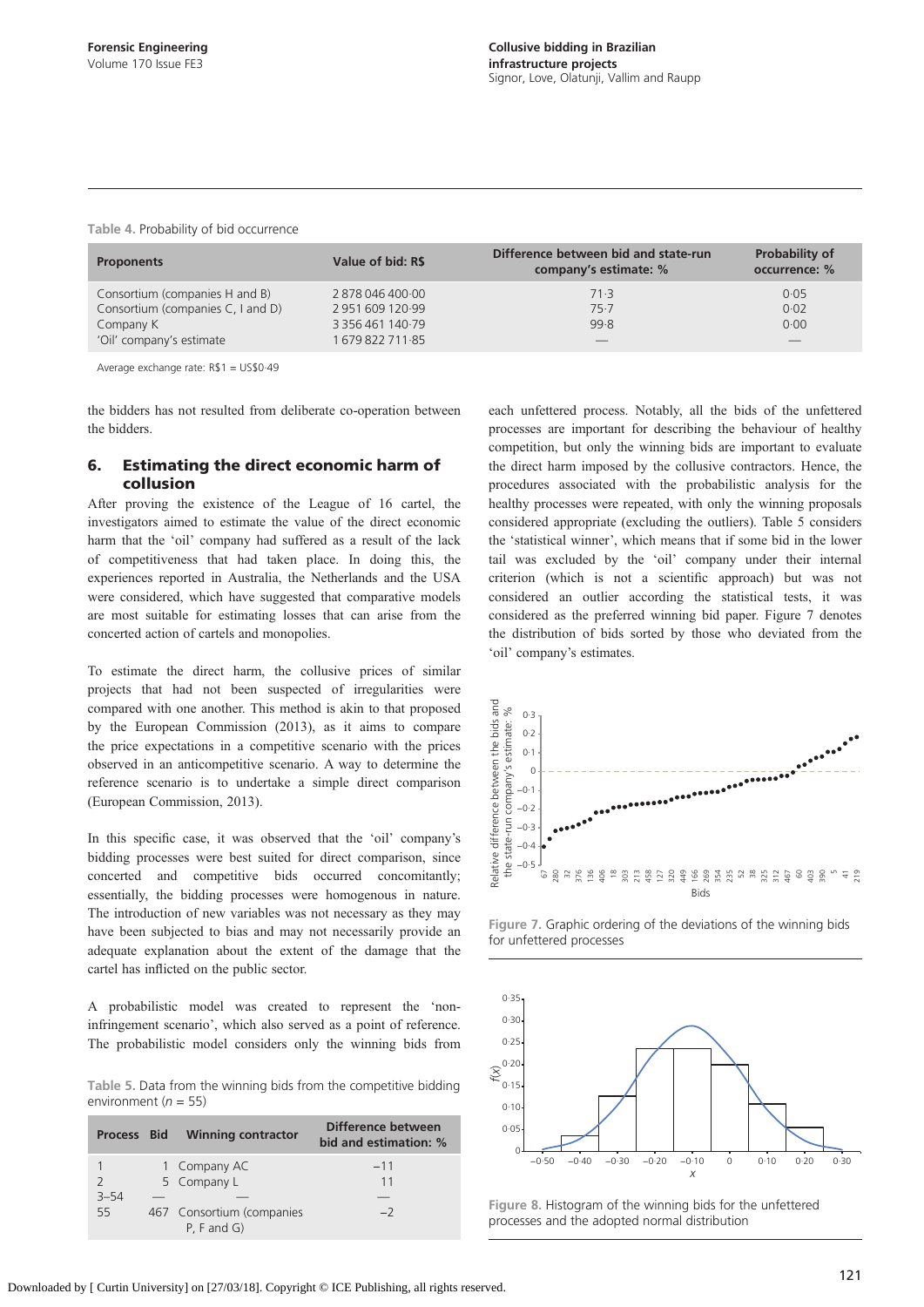<span id="page-9-0"></span>Table 6. Calculation of the direct harm resulting from the cartel action in one contract

|                                  |              |                | Direct loss: % |
|----------------------------------|--------------|----------------|----------------|
| 1 502 885 505.59<br>167982271185 | 193819135000 | 435 305 844 41 |                |

Average exchange rate: R\$1 = US\$0·49

In this case, outliers were not found; the analysis procedure previously described was again undertaken. The analysis revealed that the set of the 55 winning bids derived from the healthy bid environment presented deviations in relation to the 'oil' company's estimates, which can be represented as a normal distribution with parameters  $\bar{x} = -0.105$  and  $s = 0.138$  [\(Table 3,](#page-6-0) [Figure 8\)](#page-8-0). At this juncture, it is important to emphasise that bids of all competing participants from the healthy bid environment were on average of 8·2% above the 'oil' company's estimates; the winning bids, however, had been on average discounted by 10·5% below the 'oil' company's estimate.

The investigators identified above that the expected value for the best bids in a healthy competitive environment was represented by a discount below the 'oil' company's estimate. To estimate the harm that had been caused by the 'oil' company who engaged in collusive activities within a cartelised environment, for example, the contract shown in [Figure 1](#page-2-0) and [Table 4](#page-8-0) is examined. It is important to point out that only the direct loss is estimated in this paper. The residual loss (caused by a reduction in competition in other contracts, which naturally raises the negotiated prices, among other factors) and the indirect loss (i.e. the lack of competitiveness that causes a reduction of improvements in production and use of new technologies due to a lack of incentives) were not considered. Needless to say, the values obtained represent the parameters for overpricing, as they reflect economic loss that has been incurred by the 'oil' company as a result of rigging bids. This overpricing may have resulted in excessive profit, bribes, redistribution between the League of 16 and fraudulent outsourced contracts. However, the process for determining the harm of overpricing does not provide a differentiation between the aforementioned corrupt actions, but the total direct costs to the contract that had been let by the 'oil' company. In Table 6, the 'oil' company's estimate and the expected value of the bid that is anticipated based on a healthy competitive environment are provided. It can be seen that the contracted value was significantly higher than the expected value and thus resulted in 22% direct loss in this instance for this project.

## 7. Conclusions

Corruption is a pervasive issue worldwide. This has been, and continues to be, a demanding and difficult task as there has been an absence of scientific methods that can be used to 'determine' that overpricing takes place. This problem has confronted not only the Brazilian Federal Police but also many other jurisdictions throughout the developing and developed worlds.

Recognising this problem, and suspecting that collusive bidding had occurred in some contracts, a total of 561 bids for 77 projects were analysed. It was revealed that in the suspect contracts, an anticompetitive behaviour had taken place when the OECD's corruption indicators were applied. Aiming to prove this crime scientifically, statistical methods were used to test the hypothesis of collusion. The analysis revealed that the competitive bids were normally distributed ( $\bar{x} = 0.082$  and  $s = 0.192$ ) around the 'oil' company's pre-tender estimates. However, it was revealed that the League of 16's bids, although also normally distributed, were consistently different from random competitive behaviour  $(\bar{x} = 0.357 \text{ and } s = 0.232).$ 

The statistical analysis used to determine overpricing and the existence of the League of 16 has provided the Brazilian Federal Police with the ability to redress the presumption of innocence that has been previously considered by judges when seeking to convict perpetrators. The approach has yet to be used by judges but has enabled the Federal Police to provide scientific evidence that overpricing and corruption have taken place.

#### REFERENCES

- Agencia EFE (2016) Construction Firm Agrees to Return \$285mn Taken in Brazil Corruption. Agencia EFE, Madrid, Spain. See [http://www.](http://www.efe.com/efe/english/business/construction-firm-agrees-to-return-285-mn-taken-in-brazil-corruption/50000265-2920785) [efe.com/efe/english/business/construction-](http://www.efe.com/efe/english/business/construction-firm-agrees-to-return-285-mn-taken-in-brazil-corruption/50000265-2920785)firm-agrees-to-return-285 [mn-taken-in-brazil-corruption/50000265-2920785](http://www.efe.com/efe/english/business/construction-firm-agrees-to-return-285-mn-taken-in-brazil-corruption/50000265-2920785) (accessed 09/05/ 2016).
- Barnato K (2014) Why the Petrobras Scandal Is Shaking Brazil. CNBC, Englewood Cliffs, NJ, USA. See [http://www.cnbc.com/2014/11/24/](http://www.cnbc.com/2014/11/24/how-the-ptrobras-scandal-is-rocking-brazil.html) [how-the-ptrobras-scandal-is-rocking-brazil.html](http://www.cnbc.com/2014/11/24/how-the-ptrobras-scandal-is-rocking-brazil.html) (accessed 19/05/2016).
- Bowen PA, Edwards PJ and Cattell K (2012) Corruption in the South African construction industry: a thematic analysis of verbatim comments from survey participants. Construction Management and Economics 30(10): 885–901, [http://dx.doi.org/10.1080/01446193.2012.711909.](http://dx.doi.org/10.1080/01446193.2012.711909)
- Brazilian Federal Police (2016) Operação Lava Jato. Brazilian Federal Police, Brasília, Brazil. See [http://www.pf.gov.br/agencia/noticias/](http://www.pf.gov.br/agencia/noticias/lava-jato) [lava-jato](http://www.pf.gov.br/agencia/noticias/lava-jato) (accessed 22/04/2016) (in Portuguese).
- Brown J and Loosemore M (2015) Behavioral factors influencing corrupt action in the Australian construction industry. Engineering, Construction and Architectural Management 22(4): 372–389 [https://doi.org/10.1108/ECAM-03-2015-0034.](https://doi.org/10.1108/ECAM-03-2015-0034)
- Chotibhongs R and Arditi D (2012) Detection of collusive behavior. Journal of Construction Engineering and Management 138(11): 1251–1258, [https://doi.org/10.1061/\(ASCE\)CO.1943-7862.0000542.](https://doi.org/10.1061/(ASCE)CO.1943-7862.0000542)
- Dorée AG (2004) Collusion in the Dutch construction industry: an industrial organization perspective. Building Research and Information 32(2): 146–156, [http://dx.doi.org/10.1080/0961321032000172382.](http://dx.doi.org/10.1080/0961321032000172382)
- European Commission (2013) Practical Guide Quantifying Harm in Actions for Damages Based on Breaches of Article 101 or 102 of the Treaty on the Functioning of the European Union. European Commission, Brussels, Belgium. See [http://ec.europa.eu/competition/antitrust/](http://ec.europa.eu/competition/antitrust/actionsdamages/quantification_guide_en.pdf) [actionsdamages/quanti](http://ec.europa.eu/competition/antitrust/actionsdamages/quantification_guide_en.pdf)fication\_guide\_en.pdf (accessed 02/05/2016).
- Flyvbjerg B (2016) The fallacy of beneficial ignorance: a test of Hirschman's hiding hand. World Development 84: 176–189 [https://doi.org/10.1016/j.worlddev.2016.03.012.](https://doi.org/10.1016/j.worlddev.2016.03.012)